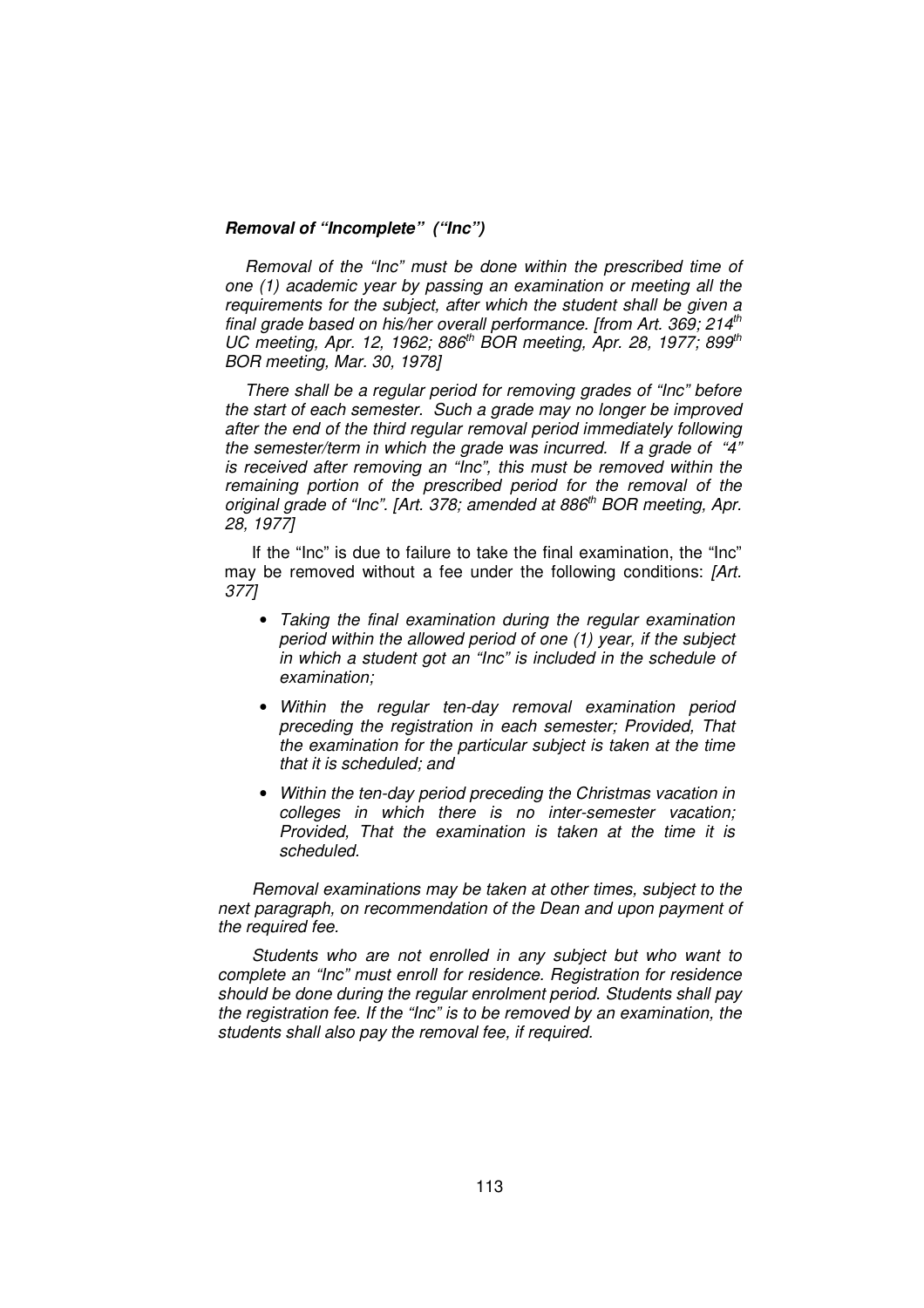

## 114